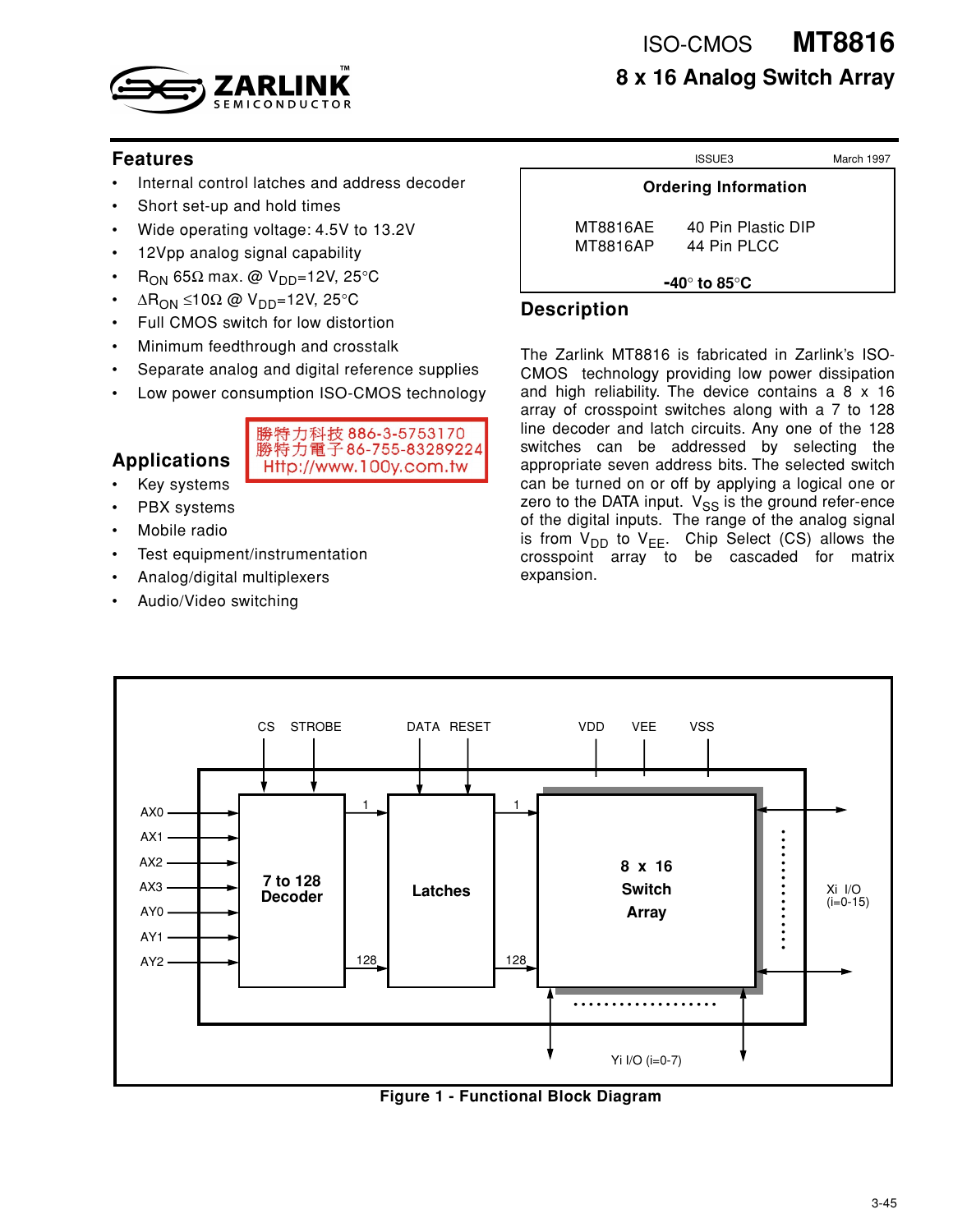



### **Pin Description**

|                | Pin#        | <b>Name</b>    |                                                                                                                                                                                             |
|----------------|-------------|----------------|---------------------------------------------------------------------------------------------------------------------------------------------------------------------------------------------|
| <b>PDIP</b>    | <b>PLCC</b> |                | <b>Description</b>                                                                                                                                                                          |
| 1              | 1           | Y3             | Y3 Analog (Input/Output): this is connected to the Y3 column of the switch array.                                                                                                           |
| $\overline{2}$ | 2           | AY2            | Y2 Address Line (Input).                                                                                                                                                                    |
| 3              | 3           | <b>RESET</b>   | Master RESET (Input): this is used to turn off all switches regardless of the<br>condition of CS. Active High.                                                                              |
| 4,5            | 4,5         |                | AX3,AX0   X3 and X0 Address Lines (Inputs).                                                                                                                                                 |
| 6,7            | 7,8         |                | X14, X15 X14 and X15 Analog (Inputs/Outputs): these are connected to the X14 and X15<br>rows of the switch array.                                                                           |
| $8 - 13$       | $9 - 14$    | X6-X11         | X6-X11 Analog (Inputs/Outputs): these are connected to the X6-X11 rows of the<br>switch array.                                                                                              |
| 14             | 6,15,16     | <b>NC</b>      | <b>No Connection</b>                                                                                                                                                                        |
| 15             | 17          | <b>Y7</b>      | Y7 Analog (Input/Output): this is connected to the Y7 column of the switch array.                                                                                                           |
| 16             | 18          | $V_{SS}$       | <b>Digital Ground Reference.</b>                                                                                                                                                            |
| 17             | 19          | Y6             | <b>Y6 Analog (Input/Output):</b> this is connected to the Y6 column of the switch array.                                                                                                    |
| 18             | 20          | <b>STROBE</b>  | STROBE (Input): enables function selected by address and data. Address must<br>be stable before STROBE goes high and DATA must be stable on the falling edge<br>of the STROBE. Active High. |
| 19             | 21          | Y <sub>5</sub> | Y5 Analog (Input/Output): this is connected to the Y5 column of the switch array.                                                                                                           |
| 20             | 22          | $V_{EE}$       | <b>Negative Power Supply.</b>                                                                                                                                                               |
| 21             | 23          | Y4             | Y4 Analog (Input/Output): this is connected to the Y4 column of the switch array.                                                                                                           |
| 22, 23         | 24,25       |                | AX1, AX2   X1 and X2 Address Lines (Inputs).                                                                                                                                                |
| 24, 25         | 26,27       | AY0,AY1        | Y0 and Y1 Address Lines (Inputs).                                                                                                                                                           |
| 26, 27         | 30,31       | X13, X12       | X13 and X12 Analog (Inputs/Outputs): these are connected to the X13 and X12<br>rows of the switch array.                                                                                    |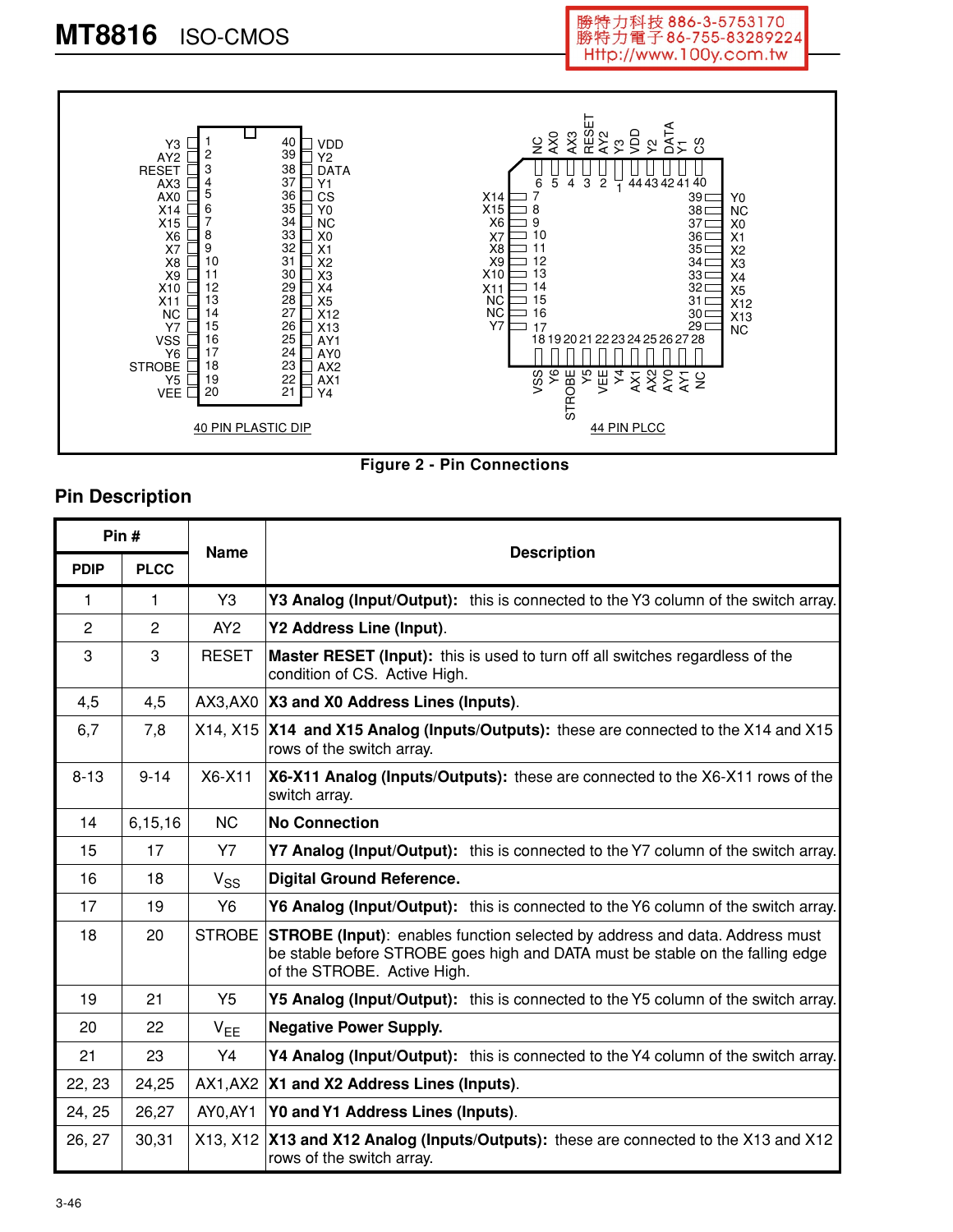# ISO-CMOS **MT8816**

**Pin Description (continued)**

勝特力科技 886-3-5753170 勝特力電子86-755-83289224 Http://www.100y.com.tw

| Pin#        |              | <b>Name</b> |                                                                                                                                              |  |  |  |  |
|-------------|--------------|-------------|----------------------------------------------------------------------------------------------------------------------------------------------|--|--|--|--|
| <b>PDIP</b> | <b>PLCC</b>  |             | <b>Description</b>                                                                                                                           |  |  |  |  |
| $28 - 33$   | $32 - 37$    | X5-X0       | X5-X0 Analog (Inputs/Outputs): these are connected to the X5-X0 rows of the<br>switch array.                                                 |  |  |  |  |
| 34          | 28,29,<br>38 | <b>NC</b>   | <b>No Connection.</b>                                                                                                                        |  |  |  |  |
| 35          | 39           | Y0          | YO Analog (Input/Output): this is connected to the YO column of the switch array.                                                            |  |  |  |  |
| 36          | 40           | CS.         | Chip Select (Input): this is used to select the device. Active High.                                                                         |  |  |  |  |
| 37          | 41           | Y1          | Y1 Analog (Input/Output): this is connected to the Y1 column of the switch array.                                                            |  |  |  |  |
| 38          | 42           | <b>DATA</b> | <b>DATA (Input)</b> : a logic high input will turn on the selected switch and a logic low will<br>turn off the selected switch. Active High. |  |  |  |  |
| 39          | 43           | Y2          | Y2 Analog (Input/Output): this is connected to the Y2 column of the switch array.                                                            |  |  |  |  |
| 40          | 44           | $V_{DD}$    | <b>Positive Power Supply.</b>                                                                                                                |  |  |  |  |

## **Functional Description**

The MT8816 is an analog switch matrix with an array size of 8 x 16. The switch array is arranged such that there are 8 columns by 16 rows. The columns are referred to as the Y inputs/outputs and the rows are the X inputs/outputs. The crosspoint analog switch array will interconnect any X I/O with any Y I/O when turned on and provide a high degree of isolation when turned off. The control memory consists of a 128 bit write only RAM in which the bits are selected by the address inputs (AY0-AY2, AX0-AX3). Data is presented to the memory on the DATA input. Data is asynchronously written into memory whenever both the CS (Chip Select) and STROBE inputs are high and are latched on the falling edge of STROBE. A logical "1" written into a memory cell turns the corresponding crosspoint switch on and a logical "0" turns the crosspoint off. Only the crosspoint switches corresponding to the addressed memory location are altered when data is written into memory. The remaining switches retain their previous states. Any combination of X and Y inputs/outputs can be interconnected by establishing appropriate patterns in the control memory. A logical "1" on the RESET input will asynchronously return all memory locations to logical "0" turning off all crosspoint switches regardless of whether CS is high or low. Two voltage reference pins ( $V_{SS}$  and  $V_{EE}$ ) are provided for the MT8816 to enable switching of negative analog signals. The range for digital signals is from  $V_{DD}$  to  $V_{SS}$  while the range for analog signals is from  $V_{DD}$  to  $V_{EE}$ .  $V_{SS}$  and  $V_{EE}$  pins can be tied together if a single voltage reference is needed.

# **Address Decode**

The seven address inputs along with the STROBE and CS (Chip Select) are logically ANDed to form an enable signal for the resettable transparent latches. The DATA input is buffered and is used as the input to all latches. To write to a location, RESET must be low and CS must go high while the address and data are set up. Then the STROBE input is set high and then low causing the data to be latched. The data can be changed while STROBE is high, however, the corresponding switch will turn on and off in accordance with the DATA input. DATA must be stable on the falling edge of STROBE in order for correct data to be written to the latch.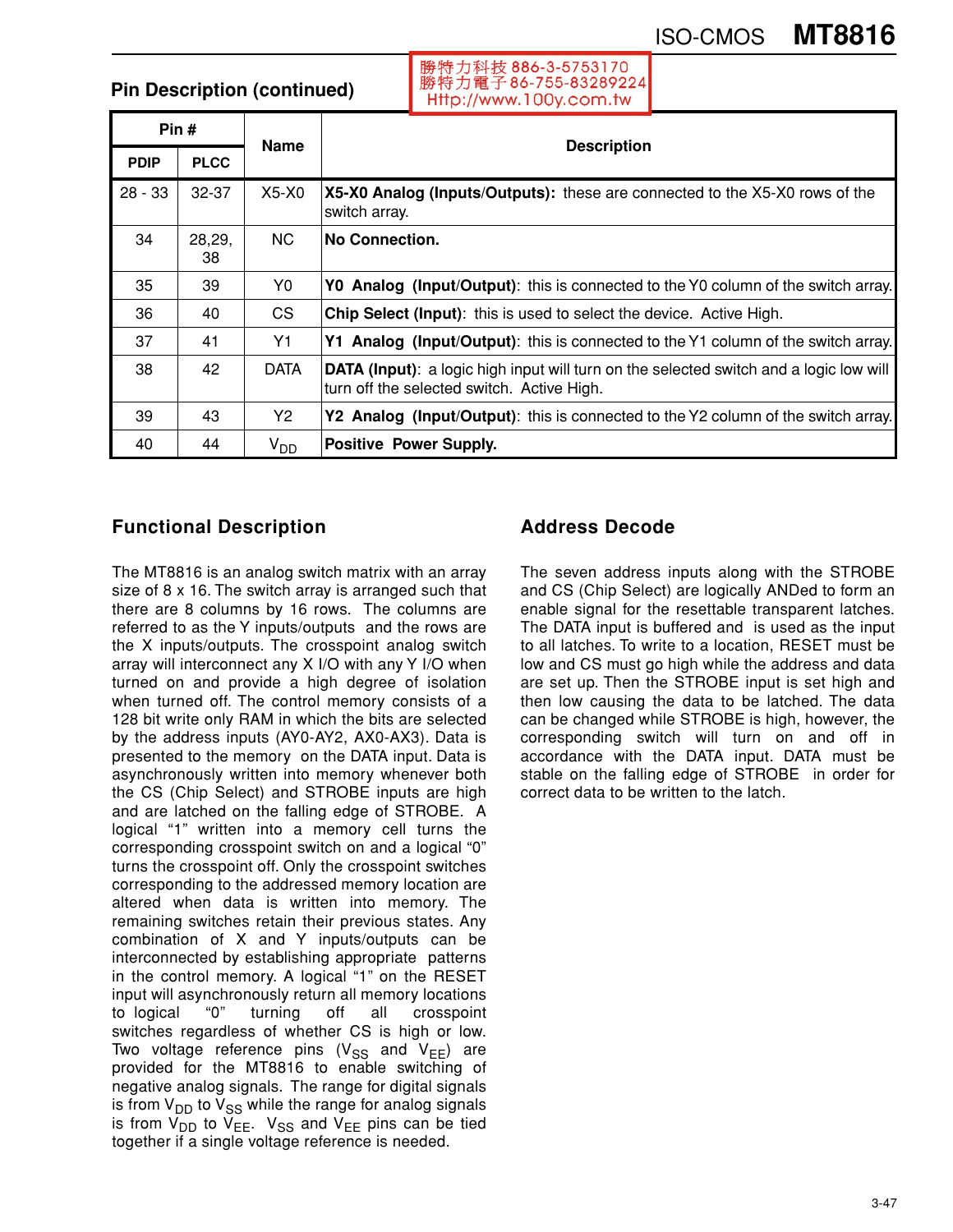### Absolute Maximum Ratings\*- Voltages are with respect to V<sub>EE</sub> unless otherwise stated.

|   | <b>Parameter</b>                                | Symbol                      | Min                    | Max               | <b>Units</b> |
|---|-------------------------------------------------|-----------------------------|------------------------|-------------------|--------------|
|   | <b>Supply Voltage</b>                           | V <sub>DD</sub><br>$V_{SS}$ | $-0.3$<br>$-0.3$       | 16.0<br>$VDD+0.3$ | V<br>v       |
| 2 | Analog Input Voltage                            | V <sub>INA</sub>            | $-0.3$                 | $V_{DD}$ +0.3     | V            |
| 3 | Digital Input Voltage                           | $V_{IN}$                    | $V$ <sub>SS</sub> -0.3 | $VDD+0.3$         | V            |
| 4 | Current on any I/O Pin                          |                             |                        | ±15               | mA           |
| 5 | Storage Temperature                             | $\mathsf{T}_\mathsf{S}$     | $-65$                  | $+150$            | $^{\circ}C$  |
| 6 | Package Power Dissipation<br><b>PLASTIC DIP</b> | $P_D$                       |                        | 0.6               | W            |

\* Exceeding these values may cause permanent damage. Functional operation under these conditions is not implied.

# **Recommended Operating Conditions** - Voltages are with respect to V<sub>EE</sub> unless otherwise stated.

|                | <b>Characteristics</b>       | Sym                        | Min             | <b>Typ</b> | Max                   | <b>Units</b> | <b>Test Conditions</b> |
|----------------|------------------------------|----------------------------|-----------------|------------|-----------------------|--------------|------------------------|
|                | <b>Operating Temperature</b> | $\mathsf{T}_\mathsf{O}$    | -40             | 25         | 85                    | $^{\circ}C$  |                        |
| $\overline{c}$ | <b>Supply Voltage</b>        | V <sub>DD</sub>            | 4.5             |            | 13.2                  | v            |                        |
|                |                              | $\mathsf{v}_{\mathsf{ss}}$ | $V_{EE}$        |            | $V_{DD}$ -4.5         | ٧            |                        |
| 3              | Analog Input Voltage         | V <sub>INA</sub>           | V <sub>EE</sub> |            | <b>V<sub>DD</sub></b> |              |                        |
| $\overline{4}$ | Digital Input Voltage        | $V_{IN}$                   | $V_{SS}$        |            | <b>V<sub>DD</sub></b> |              |                        |

# **DC Electrical Characteristics**<sup>†</sup>- Voltages are with respect to V<sub>EE</sub>=V<sub>SS</sub>=0V, V<sub>DD</sub> =12V unless otherwise stated.

|                | <b>Characteristics</b>                             | Sym                        | Min            | $\mathsf{Typ}^\ddagger$ | <b>Max</b>       | <b>Units</b> | <b>Test Conditions</b>                                               |
|----------------|----------------------------------------------------|----------------------------|----------------|-------------------------|------------------|--------------|----------------------------------------------------------------------|
| - 1            | Quiescent Supply Current                           | ססי                        |                |                         | 100              | μA           | All digital inputs at $V_{IN} = V_{SS}$ or<br>$V_{DD}$               |
|                |                                                    |                            |                | 0.4                     | 1.5              | mA           | All digital inputs at $V_{IN} = 2.4V +$<br>$V_{SS}$ ; $V_{SS}$ =7.0V |
|                |                                                    |                            |                | 5                       | 15               | mA           | All digital inputs at $V_{1N}=3.4V$                                  |
| 2              | Off-state Leakage Current<br>(See G.9 in Appendix) | $I_{\text{OFF}}$           |                | ±1                      | ±500             | nA           | $IV_{Xi}$ - $V_{Yj}I = V_{DD}$ - $V_{EE}$<br>See Appendix, Fig. A.1  |
| 3              | Input Logic "0" level                              | $\mathsf{V}_{\mathsf{IL}}$ |                |                         | $0.8 + V_S$<br>S | V            | $V_{SS} = 7.5V$ ; $V_{FF} = 0V$                                      |
| $\overline{4}$ | Input Logic "1" level                              | $V_{\text{IH}}$            | $2.0 + V_{SS}$ |                         |                  | V            | $V_{SS} = 6.5V; V_{FF} = 0V$                                         |
| 5              | Input Logic "1" level                              | $V_{\text{IH}}$            | 3.3            |                         |                  | V            |                                                                      |
| 6              | Input Leakage (digital pins)                       | <b>LEAK</b>                |                | 0.1                     | 10               | μA           | All digital inputs at $V_{IN} = V_{SS}$<br>or $V_{DD}$               |

† DC Electrical Characteristics are over recommended temperature range.

‡ Typical figures are at 25°C and are for design aid only; not guaranteed and not subject to production testing.

## **DC Electrical Characteristics- Switch Resistance** - V<sub>DC</sub> is the external DC offset applied at the analog I/O pins.

| <b>Characteristics</b>                                                                                       | Sym             |                 | $25^{\circ}$ C  |            | 70°C            | $85^{\circ}$ C |                 | <b>Units</b>       | <b>Test Conditions</b>                                                                                                    |
|--------------------------------------------------------------------------------------------------------------|-----------------|-----------------|-----------------|------------|-----------------|----------------|-----------------|--------------------|---------------------------------------------------------------------------------------------------------------------------|
|                                                                                                              |                 | Typ             | Max             | <b>Typ</b> | Max             | <b>Typ</b>     | <b>Max</b>      |                    |                                                                                                                           |
| On-state<br>$VDD=12V$<br>Resistance V <sub>DD</sub> =10V<br>$VDD = 5V$<br>(See G.1, G.2, G.3 in<br>Appendix) | $R_{ON}$        | 45<br>55<br>120 | 65<br>75<br>185 |            | 75<br>85<br>215 |                | 80<br>90<br>225 | Ω<br>Ω<br>$\Omega$ | $V_{SS} = V_{FF} = 0V, V_{DC} = V_{DD}/2,$<br>$ IV_{Xi} - V_{Yi}  = 0.4V$<br>See Appendix, Fig. A.2                       |
| 2 Difference in on-state<br>resistance between two<br>switches<br>(See G.4 in Appendix)                      | $\Delta R_{ON}$ | 5               | 10              |            | 10              |                | 10              | Ω                  | $V_{DD} = 12V, V_{SS} = V_{EE} = 0$ ,<br>$V_{DC} = V_{DD}/2$ ,<br>$ IV_{Xi}$ - $V_{Yi} $ = 0.4V<br>See Appendix, Fig. A.2 |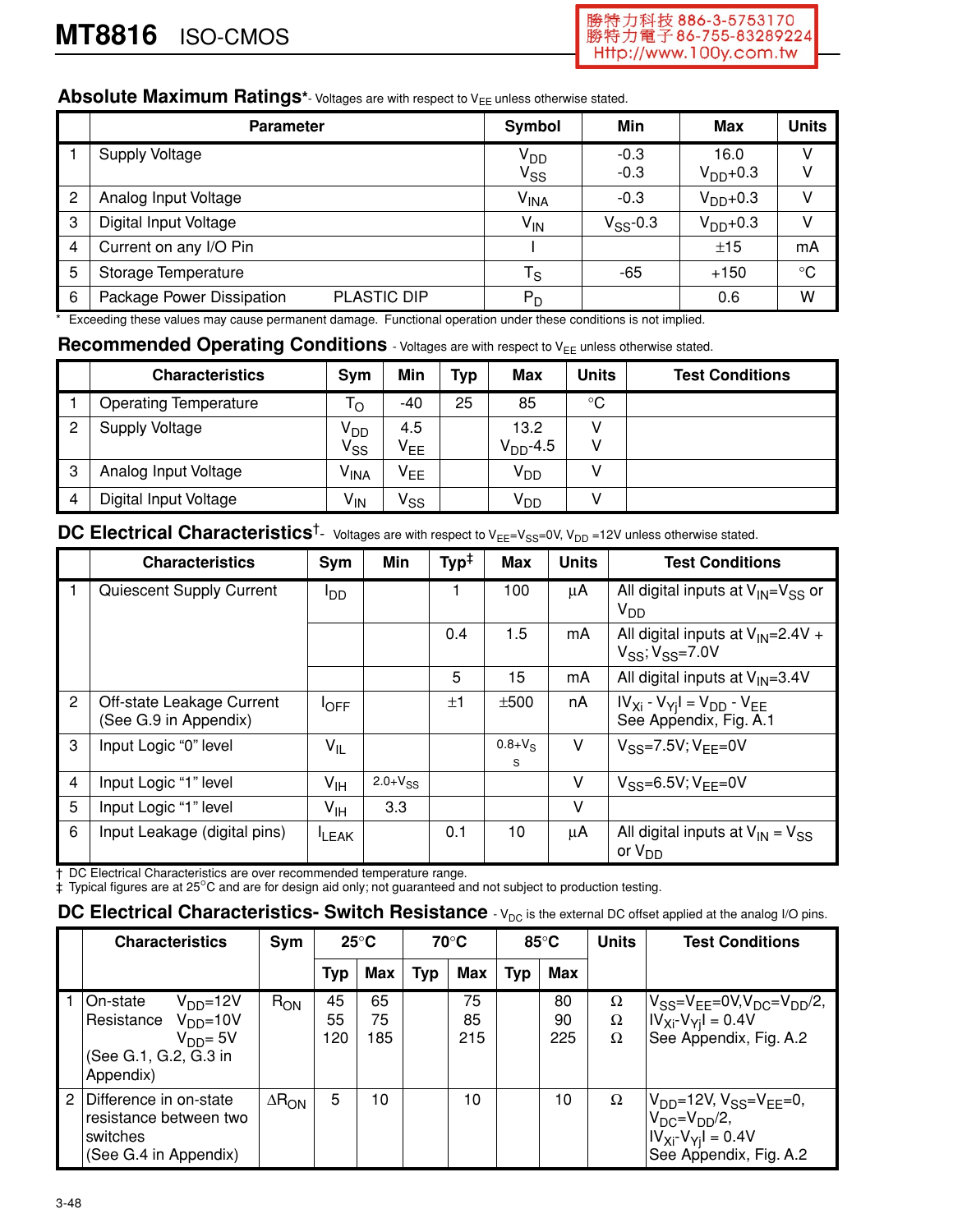

#### **AC Electrical Characteristics<sup>†</sup> - Crosspoint Performance**-Voltages are with respect to V<sub>DD</sub>=5V, V<sub>SS</sub>=0V, =-7V unless otherwise stated

|                | <b>Characteristics</b>                                                                                    | Sym               | Min | $\mathsf{Typ}^\ddagger$ | Max | <b>Units</b> | <b>Test Conditions</b>                                                                                                 |
|----------------|-----------------------------------------------------------------------------------------------------------|-------------------|-----|-------------------------|-----|--------------|------------------------------------------------------------------------------------------------------------------------|
|                | Switch I/O Capacitance                                                                                    | $C_S$             |     | 20                      |     | pF           | $f=1$ MHz                                                                                                              |
| $\overline{c}$ | Feedthrough Capacitance                                                                                   | $C_F$             |     | 0.2                     |     | pF           | $f=1$ MHz                                                                                                              |
| 3              | <b>Frequency Response</b><br>Channel "ON"<br>20LOG( $V_{\text{OUT}}/V_{\text{Xi}}$ ) = -3dB               | $F_{3dB}$         |     | 45                      |     | <b>MHz</b>   | Switch is "ON"; $V_{INA} = 2Vpp$<br>sinewave; $R_1 = 1k\Omega$<br>See Appendix, Fig. A.3                               |
| 4              | <b>Total Harmonic Distortion</b><br>(See G.5, G.6 in Appendix)                                            | <b>THD</b>        |     | 0.01                    |     | $\%$         | Switch is "ON"; $V_{INA} = 2Vpp$<br>sinewave f= 1kHz; $R_1 = 1k\Omega$                                                 |
| 5              | Feedthrough<br>Channel "OFF"<br>Feed.=20LOG (V <sub>OUT</sub> /V <sub>Xi</sub> )<br>(See G.8 in Appendix) | <b>FDT</b>        |     | $-95$                   |     | dB           | All Switches "OFF"; $V_{\text{INA}}=$<br>2Vpp sinewave f= 1kHz;<br>$R_1 = 1k\Omega$ .<br>See Appendix, Fig. A.4        |
| 6              | Crosstalk between any two<br>channels for switches Xi-Yi and                                              | $X_{\text{talk}}$ |     | -45                     |     | dB           | $V_{\text{INA}} = 2Vpp$ sinewave<br>f= 10MHz; $R_L$ = 75 $\Omega$ .                                                    |
|                | Xj-Yj.                                                                                                    |                   |     | $-90$                   |     | dB           | $V_{\text{INA}} = 2Vpp$ sinewave<br>$f = 10kHz$ ; R <sub>1</sub> = 600Ω.                                               |
|                | Xtalk=20LOG $(V_{Yi}/V_{Xi})$ .<br>(See G.7 in Appendix).                                                 |                   |     | $-85$                   |     | dB           | V <sub>INA</sub> =2Vpp sinewave<br>f= 10kHz; $R_1$ = 1k $\Omega$ .                                                     |
|                |                                                                                                           |                   |     | $-80$                   |     | dB           | V <sub>INA</sub> =2Vpp sinewave<br>f= 1kHz; $R_1$ = 10k $\Omega$ .<br>Refer to Appendix, Fig. A.5<br>for test circuit. |
| 7              | Propagation delay through<br>switch                                                                       | t <sub>PS</sub>   |     |                         | 30  | ns           | $R_1 = 1k\Omega$ ; C <sub>L</sub> =50pF                                                                                |

† Timing is over recommended temperature range. See Fig. 3 for control and I/O timing details. ‡ Typical figures are at 25°C and are for design aid only; not guaranteed and not subject to production testing.

Crosstalk measurements are for Plastic DIPS only, crosstalk values for PLCC packages are approximately 5dB better.

## AC Electrical Characteristics<sup>†</sup> - Control and I/O Timings-Voltages are with respect to V<sub>DD</sub>=5V, V<sub>SS</sub>=0V,

V<sub>EE</sub>=-7V, unless otherwise stated.

|    | <b>Characteristics</b>                                                  | Sym                                         | Min | $\mathsf{Typ}^\ddagger$ | Max | <b>Units</b> | <b>Test Conditions</b>                                                                                     |
|----|-------------------------------------------------------------------------|---------------------------------------------|-----|-------------------------|-----|--------------|------------------------------------------------------------------------------------------------------------|
|    | Control Input crosstalk to switch<br>(for CS, DATA, STROBE,<br>Address) | $\overline{\text{C}}\text{X}_{\text{talk}}$ |     | 30                      |     | mVpp         | V <sub>IN</sub> =3V squarewave;<br>$R_{IN}$ =1k $\Omega$ , $R_L$ =10k $\Omega$ .<br>See Appendix, Fig. A.6 |
| 2  | Digital Input Capacitance                                               | $C_{DI}$                                    |     | 10                      |     | pF           | $f=1$ MHz                                                                                                  |
| 3  | <b>Switching Frequency</b>                                              | $F_{O}$                                     |     |                         | 20  | <b>MHz</b>   |                                                                                                            |
| 4  | Setup Time DATA to STROBE                                               | t <sub>DS</sub>                             | 10  |                         |     | ns           | $R_L$ = 1k $\Omega$ , $C_L$ =50pF $\textcircled{\tiny{\textcircled{\tiny 1}}}$                             |
| 5  | Hold Time DATA to STROBE                                                | t <sub>DH</sub>                             | 10  |                         |     | ns           | $R_1 = 1k\Omega$ , $C_1 = 50pF^{-1}$                                                                       |
| 6  | Setup Time Address to STROBE                                            | t <sub>AS</sub>                             | 10  |                         |     | ns           | $R_L$ = 1k $\Omega$ , $C_L$ =50pF $\overline{0}$                                                           |
| 7  | <b>Hold Time Address to STROBE</b>                                      | t <sub>AH</sub>                             | 10  |                         |     | ns           | $R_L$ = 1k $\Omega$ , $C_L$ =50pF <sup>0</sup>                                                             |
| 8  | Setup Time CS to STROBE                                                 | t <sub>CSS</sub>                            | 10  |                         |     | ns           | $R_L$ = 1k $\Omega$ , $C_L$ =50pF <sup>0</sup>                                                             |
| 9  | Hold Time CS to STROBE                                                  | t <sub>CSH</sub>                            | 10  |                         |     | ns           | $R_L$ = 1kΩ, C <sub>L</sub> = 50pF <sup>①</sup>                                                            |
| 10 | <b>STROBE Pulse Width</b>                                               | tspw                                        | 20  |                         |     | ns           | $R_L$ = 1k $\Omega$ , $C_L$ =50pF $\overline{0}$                                                           |
| 11 | <b>RESET Pulse Width</b>                                                | t <sub>RPW</sub>                            | 40  |                         |     | ns           | $R_L$ = 1k $\Omega$ , $C_L$ =50pF $\overline{0}$                                                           |
| 12 | <b>STROBE to Switch Status Delay</b>                                    | ts                                          |     | 40                      | 100 | ns           | $R_L$ = 1k $\Omega$ , $C_L$ =50pF <sup>0</sup>                                                             |
| 13 | DATA to Switch Status Delay                                             | t <sub>D</sub>                              |     | 50                      | 100 | ns           | $R_L$ = 1k $\Omega$ , $C_L$ =50pF <sup>0</sup>                                                             |
| 14 | <b>RESET to Switch Status Delay</b>                                     | t <sub>R</sub>                              |     | 35                      | 100 | ns           | $R_L = 1k\Omega$ , $C_l = 50pF^{-1}$                                                                       |

† Timing is over recommended temperature range. See Fig. 3 for control and I/O timing details.

Digital Input rise time (tr) and fall time (tf) = 5ns. ‡ Typical figures are at 25°C and are for design aid only; not guaranteed and not subject to production testing.

➀ Refer to Appendix, Fig. A.7 for test circuit.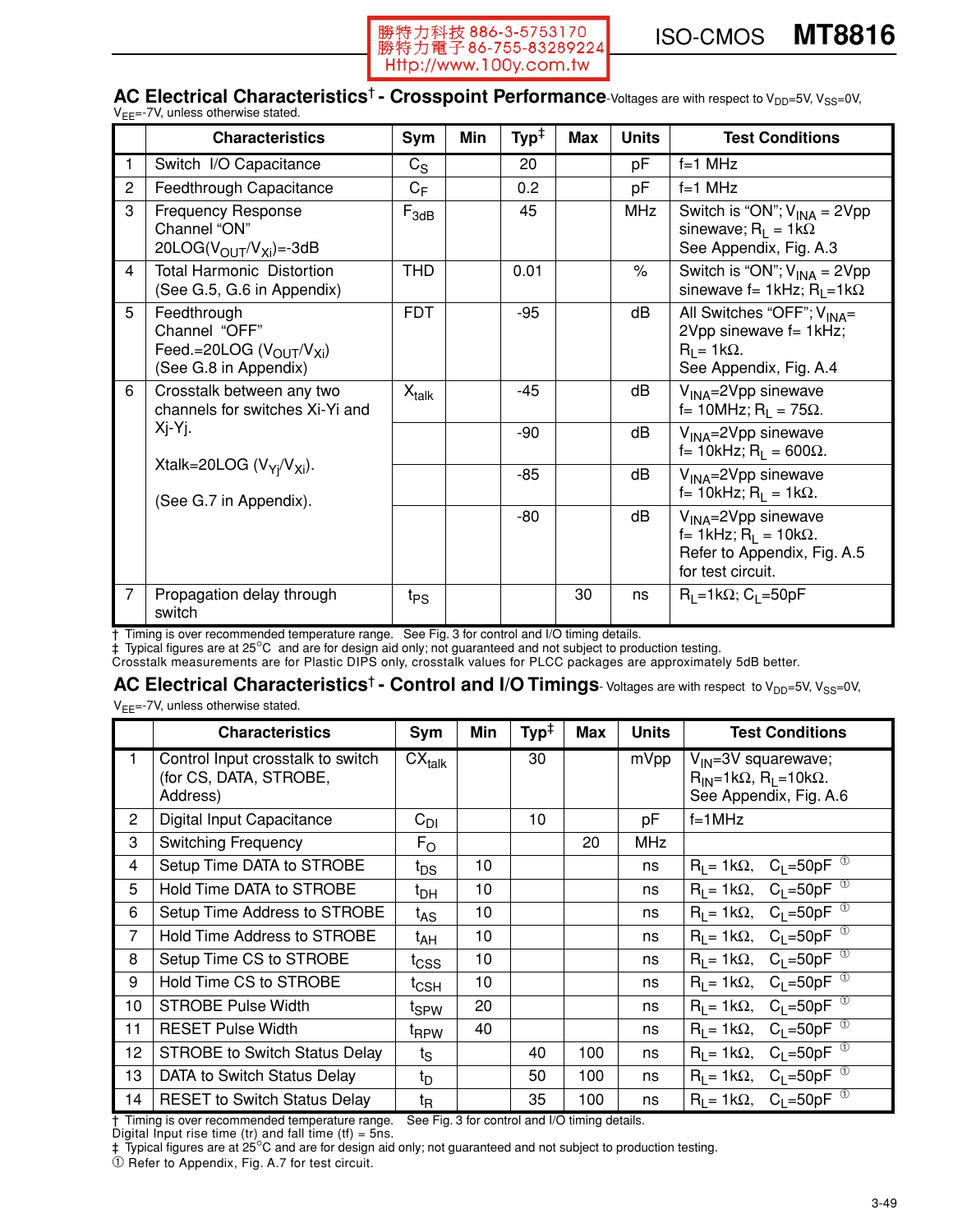# **MT8816** ISO-CMOS

勝特力科技 886-3-5753170<br>勝特力電子 86-755-83289224 Http://www.100y.com.tw



**Figure 3 - Control Memory Timing Diagram**

\* See Appendix, Fig. A.7 for switching waveform

| AX0      | AX1      | AX <sub>2</sub> | AX3          | AY <sub>0</sub> | AY <sub>1</sub> | AY <sub>2</sub>                                | Connection*                          |
|----------|----------|-----------------|--------------|-----------------|-----------------|------------------------------------------------|--------------------------------------|
| 0        | 0        | 0               | 0            | 0               | 0               | $\pmb{0}$                                      | $X0-Y0$                              |
|          | $\Omega$ | 0               | 0            | $\mathsf 0$     | 0               | 0                                              | $X1-Y0$                              |
| n        |          | O               | 0            | 0               | 0               | 0                                              | X2-Y0                                |
|          |          |                 | <sup>0</sup> | 0               | 0               | 0                                              | X3-Y0                                |
|          |          |                 | <sup>n</sup> | 0               | n               | $\Omega$                                       | X4-Y0                                |
|          |          |                 | n            | 0               | O               | 0                                              | X5-Y0                                |
|          |          |                 | n            | 0               | 0               | 0                                              | X12-Y0                               |
|          |          |                 |              | 0               | n               | 0                                              | X13-Y0                               |
|          |          |                 |              | 0               | O               | 0                                              | X6-Y0                                |
|          | n        |                 |              | 0               | $\Omega$        | 0                                              | X7-Y0                                |
|          |          |                 |              | 0               | O               | 0                                              | X8-Y0                                |
|          |          |                 |              | 0               | O               | 0                                              | X9-Y0                                |
|          |          |                 |              | 0               | 0               | 0                                              | X10-Y0                               |
|          |          |                 |              | 0               | 0               | 0                                              | X11-Y0                               |
| O        |          |                 |              | 0               | 0               | 0                                              | X14-Y0                               |
|          |          |                 |              | 0               | 0               | 0                                              | X15-Y0                               |
| 0        | $\Omega$ | $\Omega$        | $\Omega$     |                 | 0               | $\begin{smallmatrix} 0 \\ 1 \end{smallmatrix}$ | $X_0-Y_1$                            |
|          |          |                 |              |                 |                 |                                                |                                      |
|          |          |                 | 1            |                 | 0               | 0                                              | X15-Y1                               |
| $\Omega$ | $\Omega$ | $\Omega$        | 0            | 0               |                 | $\mathbf 0$                                    | $X_0-Y_2$                            |
|          |          |                 |              |                 |                 |                                                |                                      |
|          | 1        |                 | 1            | $\mathsf 0$     | 1               | $\mathbf 0$                                    | X15-Y2                               |
| $\Omega$ | $\Omega$ | $\Omega$        | $\mathbf 0$  |                 |                 | $\mathbf 0$                                    | X <sub>0</sub> -Y <sub>3</sub><br>↓↓ |
|          |          |                 |              |                 |                 |                                                |                                      |
|          |          |                 | 1            |                 |                 | 0                                              | X15-Y3                               |
| $\Omega$ | $\Omega$ | $\Omega$        | $\pmb{0}$    | $\mathbf 0$     | 0               | 1                                              | X <sub>0</sub> -Y <sub>4</sub><br>↓↓ |
|          |          |                 |              | ↓               |                 |                                                |                                      |
|          |          |                 |              | 0               | 0               | 1                                              | X15-Y4                               |
| $\Omega$ | $\Omega$ | 0               | $\mathbf 0$  |                 | 0               |                                                | $X_0-Y5$                             |
|          |          |                 |              |                 |                 |                                                |                                      |
|          |          |                 |              |                 | 0               |                                                | X15-Y5                               |
| $\Omega$ | $\Omega$ | $\Omega$        | 0            | $\mathbf 0$     |                 |                                                | $X_0-Y_6$                            |
|          |          |                 |              | $\mathsf 0$     |                 |                                                | X15-Y6                               |
|          | $\Omega$ | 0               | $\mathbf 0$  |                 |                 |                                                |                                      |
| $\Omega$ |          |                 |              |                 |                 |                                                | $X_0-Y7$                             |
|          |          |                 |              |                 |                 |                                                | X15-Y7                               |

\* Switch connections are not in ascending order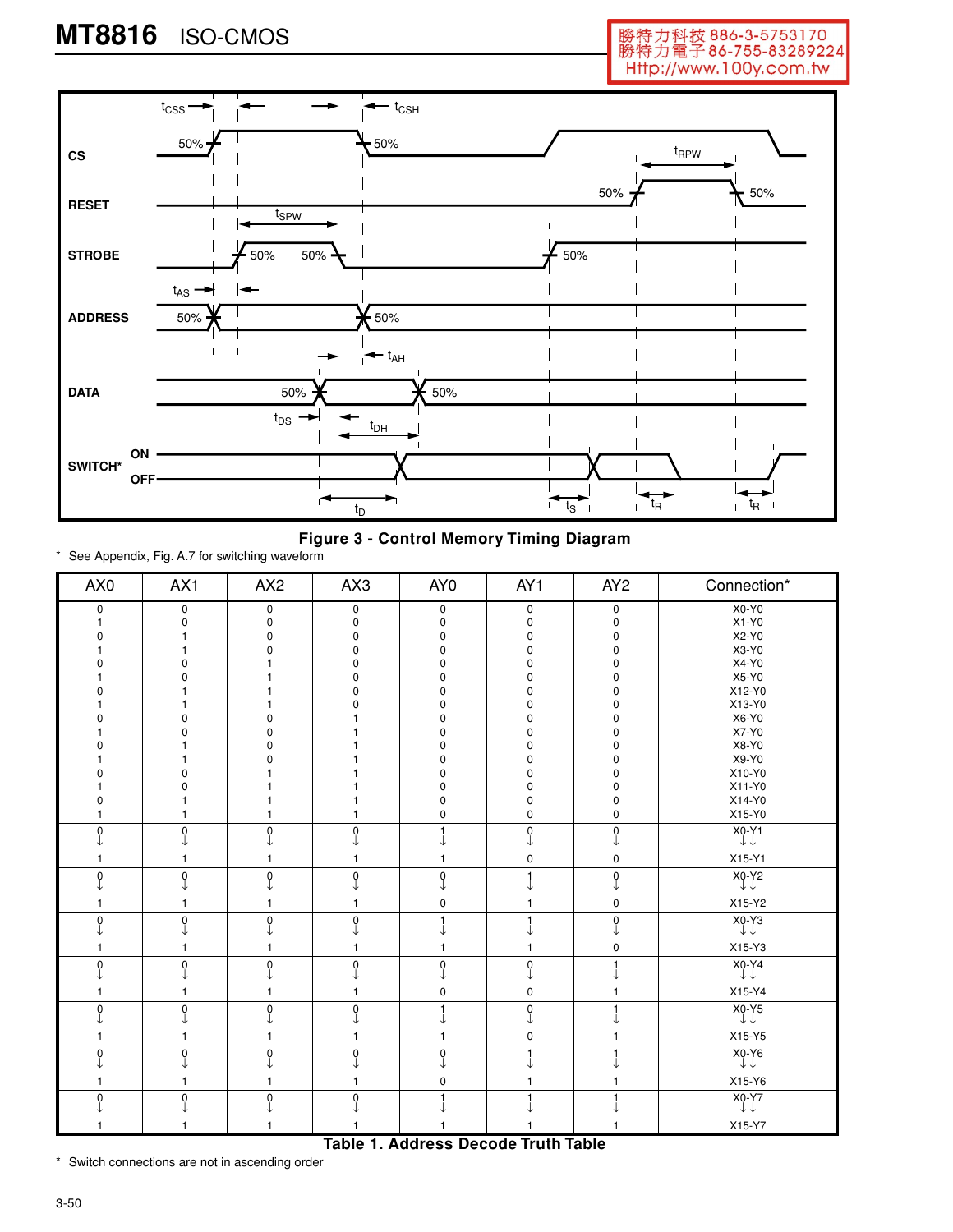#### 勝特力科技 886-3-5753170 勝特力電子86-755-83289224 Http://www.100y.com.tw



|                |            |                            | Control Dimensions Altern, Dimensions |             |  |  |  |  |
|----------------|------------|----------------------------|---------------------------------------|-------------|--|--|--|--|
| Symbol         | in inches  |                            | in millimetres                        |             |  |  |  |  |
|                | <b>MIN</b> | MAX                        | MIN                                   | MAX         |  |  |  |  |
| Α              | 0.165      | 0.180                      | 4.19                                  | 4.57        |  |  |  |  |
| A1             | 0.090      | 0.120                      | 2.29                                  | 3.05        |  |  |  |  |
| A2             | 0.062      | 0.083                      | 1.57                                  | <u>2.11</u> |  |  |  |  |
| <u>A3</u>      | 0.042      | 0.056                      | 1.07                                  | <u>1.42</u> |  |  |  |  |
| A4             | 0.O2       |                            | 0.51                                  |             |  |  |  |  |
|                | 0.685      | 10.695                     | 17.40                                 | 17.65       |  |  |  |  |
| D1             | 0.650      | 0.656                      | 16.51                                 | 16.66       |  |  |  |  |
| D2             | 0.291      | 0.319                      | 7.39                                  | 8.10        |  |  |  |  |
| F              | 0.685      | 0.695                      | 17.40                                 | 7.65<br>1   |  |  |  |  |
| E1             | 0.650      | .656<br>0                  | 16.51                                 | 16.66       |  |  |  |  |
| E <sub>2</sub> | 0.29       | 0.319                      | 7.39                                  | 8.10        |  |  |  |  |
| В              | 0.026      | 0.032                      | 0.66                                  | 0.81        |  |  |  |  |
| b              | 0.013      | 0.021                      | 0.33                                  | <u>0.53</u> |  |  |  |  |
| e              | 0.050      | BSC                        | 1.27                                  | BSC         |  |  |  |  |
|                |            | Pin                        | features                              |             |  |  |  |  |
| ND             |            | 11                         |                                       |             |  |  |  |  |
| NE             | 11         |                            |                                       |             |  |  |  |  |
| N              | 44         |                            |                                       |             |  |  |  |  |
| Note           |            | Square                     |                                       |             |  |  |  |  |
|                |            | Conforms to JEDEC MS-018AC |                                       | lss.<br>А   |  |  |  |  |

#### Notes:

Seating Plane

- 1. All dimensions and tolerances conform to ANSI Y14.5M-1982
- 2. Dimensions D1 and E1 do not include mould protrusions. Allowable mould protrusion is 0.010" per side. Dimensions D1 and E1 include mould protrusion mismatch and are determined at the parting line, that is D1 and E1 are measured at the extreme material condition at the upper or lower parting line.
- 3. Controlling dimensions in Inches.
- 4. "N" is the number of terminals.
- 5. Not To Scale
- 6. Dimension R required for 120° minimum bend.

| ⓒ Zarlink Semiconductor 2002 All rights reserved |                             |        |        |                                 |                        | Package Code        |
|--------------------------------------------------|-----------------------------|--------|--------|---------------------------------|------------------------|---------------------|
| ISSUE                                            |                             |        |        |                                 | Previous package codes | Package Outline for |
| l ACN.                                           | 5958                        | 207470 | 213094 | <b>ZARLINK</b><br>SEMICONDUCTOR |                        | lead PLCC<br>44     |
| <b>DATE</b>                                      | 15Aug94   10Sep99   15Jul02 |        |        |                                 |                        |                     |
| l APPRD.                                         |                             |        |        |                                 |                        | GPD00003            |